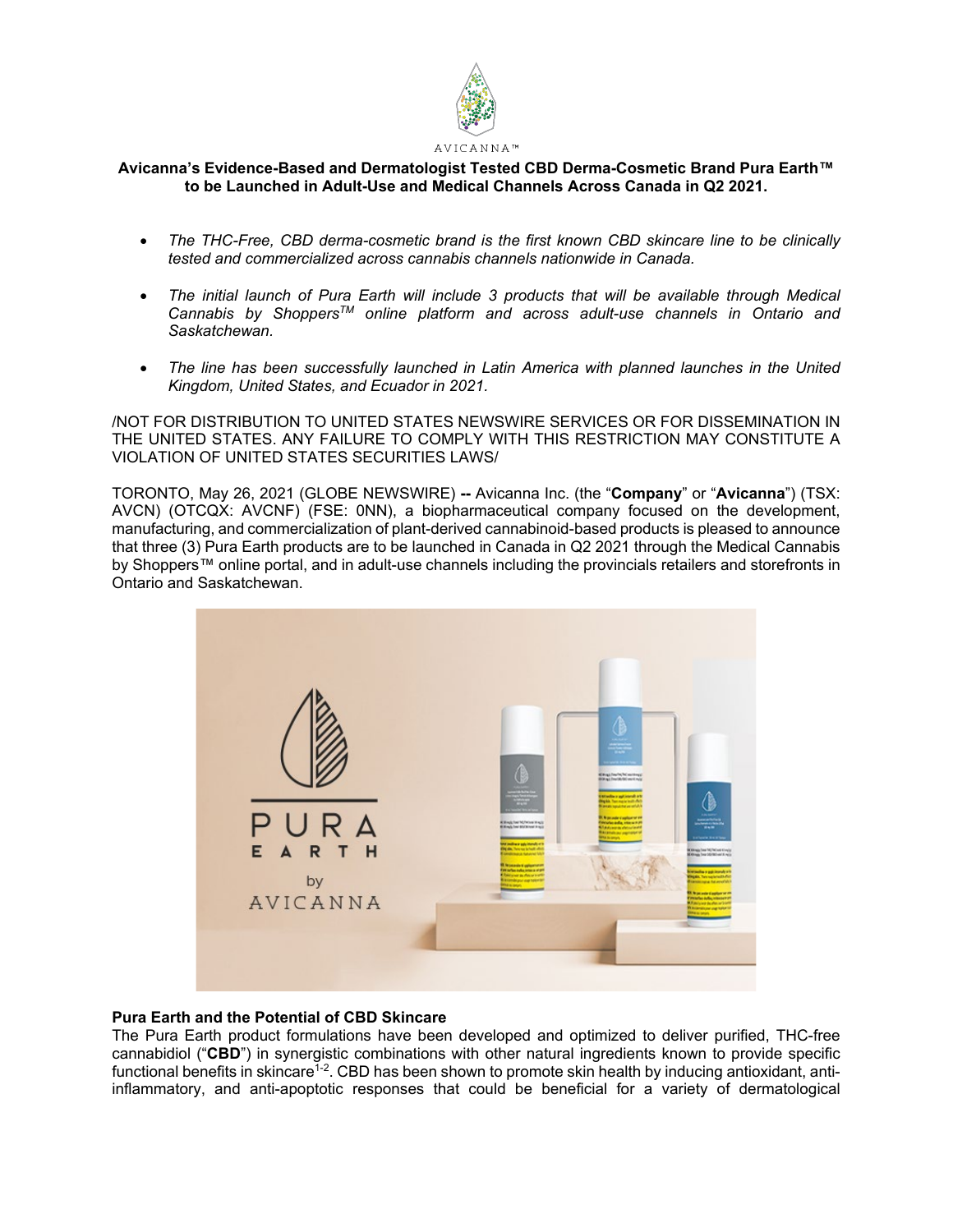

conditions as eczema or atopic dermatitis<sup>1-3</sup>. In addition, CBD can down-regulate the activity of cells that are critical in the production of skin oils and therefore may dampen the production in acne-prone skin4.

The three (3) Pura Earth products are dermatologist tested to ensure there are no occurrences of skin irritation or sensitization; and demonstrated to have physical and chemical stability and have shelf life of at least 2 years. The formulations have been optimized over the last three (3 years through Avicanna's R&D infrastructure, to increase CBD uptake into the skin and address various consumer needs. In addition to the completed clinical trials all Pura Earth products are not tested on animals and are vegan.

"We are thrilled to announce Pura Earth's initial entrance into the Canadian market through various cannabis channels where we are optimistic about its market potential as an industry leading cannabinoidbased skin care line. We have been pleasantly surprised by the initial interest from consumers, retailers and our partners in Canada for these products and believe the line will help set the standard for cannabinoid-based skin care as the first pre-clinically backed, dermatologist tested product offering". States Aras Azadian, CEO Avicanna Inc.

### **The Canadian Market Opportunity and Global Market Potential**

Pura Earth branded products are positioned to become a leading international CBD skincare brand including its successful initial product launch in Colombia, prior to the Canadian this quarter and expected launches planned for 2021 in the United States, the United Kingdom and Ecuador.

Pura Earth will launch in Canada through the Medical Cannabis by Shoppers™ online platform and adultuse channels including initial listings in Ontario and Saskatchewan. In addition to providing the first preclinically backed skincare products to the Canadian cannabis market, Pura Earth is poised to be a top choice among new consumers entering the cannabis space in search of topical products. In a 2021 report on Canadian cannabis consumers, Deloitte noted that nearly half of new users are more likely to prefer CBD-only products with 34% of existing consumers citing general health & wellness as drivers of CBD consumption.

Additionally, the Canadian launch of Pura Earth is potentially the first step in a long-term national strategy which may include the regulatory pathway to commercialize CBD topical products across cosmetic, over the counter and natural health product designations.

### **About the Initial 3 Pura Earth Products and the Clinical Studies**

The 3 cosmetic clinical studies were completed on Avicanna's formulations targeting cosmetic factors associated with aging, acne-prone skin, and eczema-prone skin. The successfully completed studies involved 156 patients that were tested for safety and specific derma-cosmetic endpoints, including hydration and excess oil production. All three studies achieved positive results in the endpoints with no adverse effects, making Pura Earth one of the only cannabinoid consumer lines with human safety and efficacy data. For more information please see [Clinicaltrials.gov Registry.](https://www.clinicaltrials.gov/ct2/results?cond=&term=avicanna+and+cosmetic&cntry=&state=&city=&dist=&Search=Search)

- **Rosemary and Tea Tree Gel:** Water-based gel contains beta-caryophyllene and tea tree extract that are known to have antibacterial and anti-inflammatory properties<sup>5-7</sup>. In addition, rosemary oil extract has demonstrated actions against the symptomatic treatment of acne<sup>8,9</sup>. In Avicanna's clinical study, the Rosemary and Tea Tree Gel was investigated for its short- and long-term effects on skin hydration and sebum (oil) production on acne-prone or oily skin. The results showed significant increase in skin hydration and a significant decrease in oiliness in 93% of participants who had oily skin.
- **Colloidal Oatmeal Cream:** Oil-based formula uniquely marries CBD, colloidal oatmeal and hemp seed oil aimed at relieving skin redness<sup>2,10</sup>. Colloidal oatmeal has been shown to improve skin dryness, roughness, and itch intensity<sup>10</sup>. Avicanna's clinical study of Colloidal Oatmeal Cream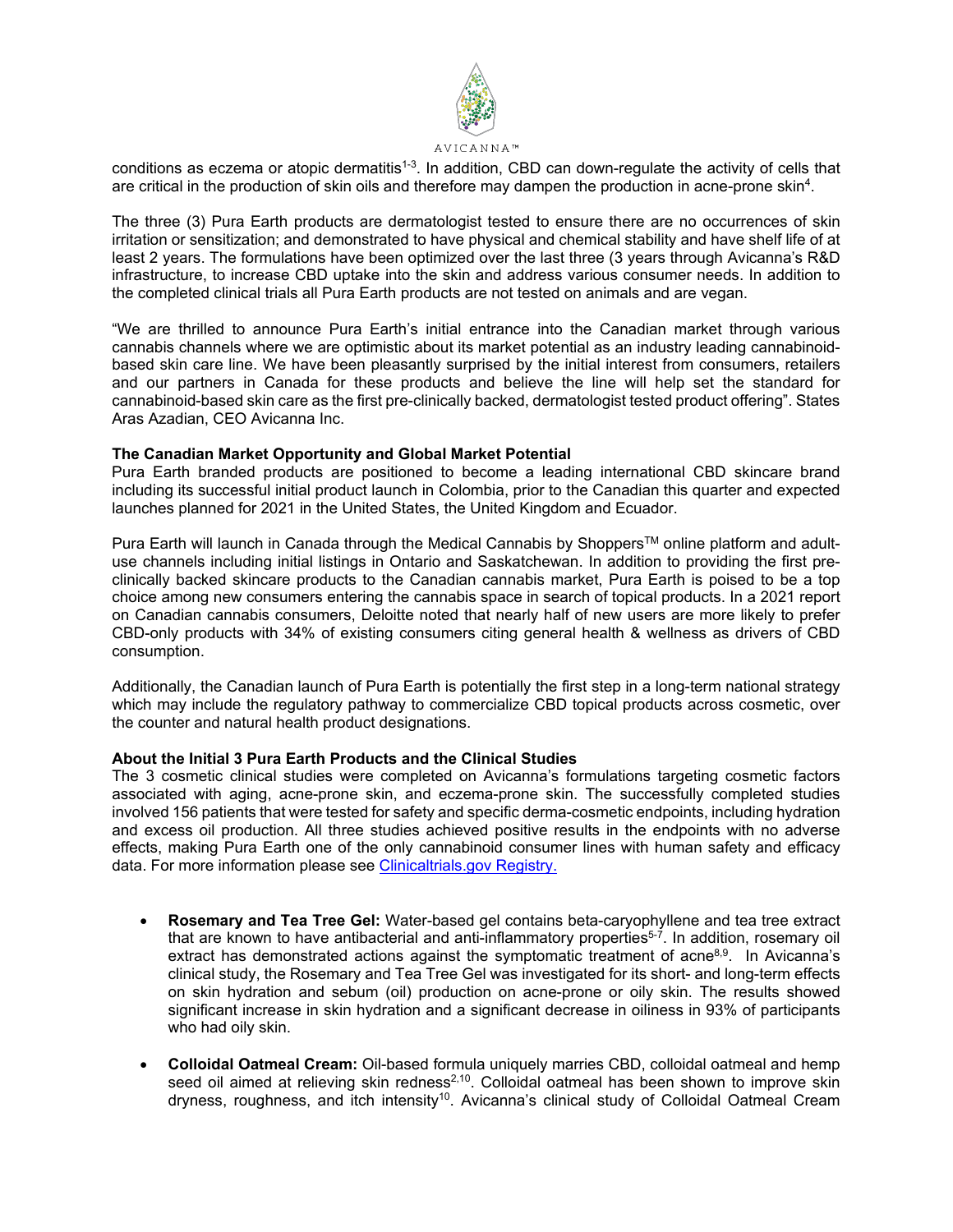

evaluated its effect on skin hydration and erythema and found that 86% of participants had decreased skin redness after 3 hours and increased skin hydration.

• **Japanese Cedar Bud Face Cream:** Rich, lightly scented white cream with a unique amalgamation of purified CBD, Japanese cedar bud, tocopheral and hemp seed oil. This formula targets aging skin and is aimed at enhancing skin texture and skin renewal<sup>11</sup>.

#### **References:**

*1. Tóth, K. F., et al. (2019). Cannabinoid Signaling in the Skin: Therapeuti c Potenti al of the "C(ut)annabinoid" System. Molecules (Basel, Switzerland), 24(5), 918. htt ps://doi.org/10.3390/molecules24050918*

*2. Baswan, S. M., et al. (2020). Therapeuti c Potenti al of Cannabidiol (CBD) for Skin Health and Disorders. Clinical, cosmeti c and investi gati onal dermatology, 13, 927–942. htt ps://doi.org/10.2147/CCID.S286411*

*3. Atalay S, et al. (2020). Anti oxidati ve and Anti -Infl ammatory Properti es of Cannabidiol. Anti oxidants. 9(1):21.* 

*4. Oláh, A., Tóth, B., et al. (2014). Cannabidiol exerts sebostati c and anti -infl ammatory eff ects on human sebocytes. The Journal of clinical investi gati on, 124(9), 3713–3724.*

*5 Committee on Herbal Medicinal Products (HMPC). (2013). Assessment report on Melaleuca alternifolia (Tea tree oil) and other species of Melaleuca, aetheroleum. European Medicines Agency. Article 16d(1), Article 16f and Article 16h of Directive 2001/83/.* 

*6 Carson, C. F., Hammer, K. A., & Riley, T. V. (2006). Melaleuca alternifolia (Tea Tree) oil: a review of antimicrobial and other medicinal properties. Clinical microbiology reviews, 19(1), 50–62.* 

*7.Bassett IB et al. (1990). A comparative study of tea tree oil versus benzoyl peroxide in the treatment of acne. Medical Journal of Australia, 153:455-458.* 

*8 Andrade, J. M., Faustino, C., et al, (2018). Rosmarinus officinalis L.: an update review of its phytochemistry and biological activity. Future science OA, 4(4), FSO283.*

*9 Tsai, T. H., Chuang, L. T., et al, (2013). Rosmarinus officinalis extract suppresses Propionibac- terium acnes-induced inflammatory responses. Journal of medicinal food, 16(4), 324–333.* 

*10. Reynertson, K. A., Garay, M., Nebus, J., Chon, S., Kaur, S., Mahmood, K., Kizoulis, M., & Southall, M. D. (2015). Anti-inflammatory activities of colloidal oatmeal (Avena sativa) contribute to the effectiveness of oats in treatment of itch associated with dry, irritated skin. Journal of drugs in dermatology : JDD, 14(1), 43–48.* 

*11 Horiba, H., et al. (2016). Biological Activities of Extracts from Different Parts of Cryptomeria japonica. Natural product communications, 11(9), 1337–1342.*

### **About Avicanna Inc.**

Avicanna is a diversified and vertically integrated Canadian biopharmaceutical company focused on the research, development, and commercialization of plant-derived, cannabinoid-based products for the global consumer, medical, and pharmaceutical market segments.

Avicanna is an established leader in cannabinoid research and development, which it primarily conducts at its R&D headquarters in the Johnson & Johnson Innovation Centre, JLABS @ Toronto, Canada and in collaboration with leading Canadian academic and medical institutions. In addition to its developing pharmaceutical pipeline, Avicanna's team of experts have developed and commercialized several industry leading product lines, including:

• Pura Earth™ or Pura H&W™: an advanced and clinically tested line of CBD consumer dermacosmetic products; and,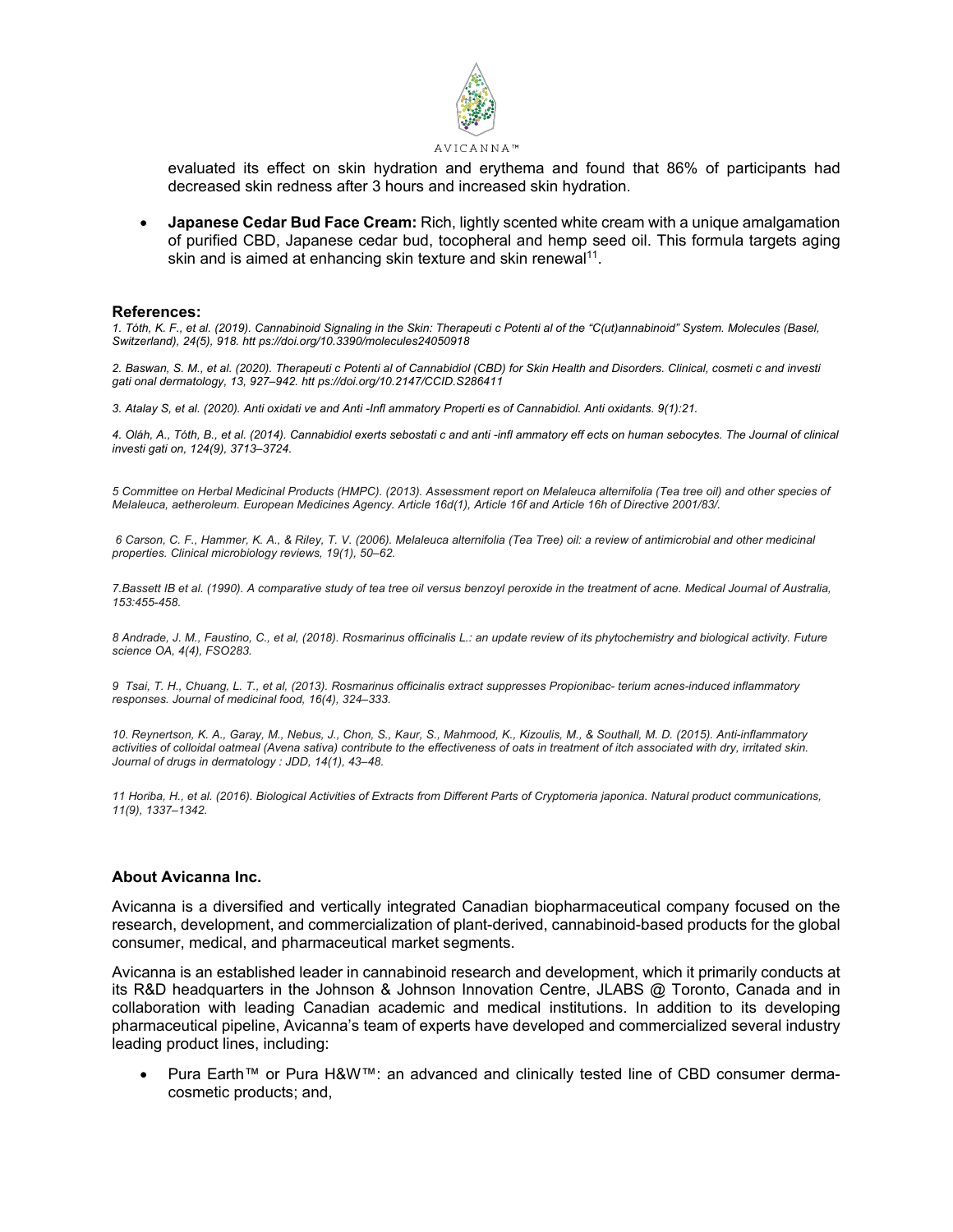

RHO Phyto™: an advanced line of medical cannabis products containing varying ratios of CBD and THC currently available nation-wide across Canada in partnership with Medical Cannabis by Shoppers™. RHO Phyto is the first strictly medical formulary of advanced "Cannabis 2.0" products, containing oils, sprays, capsules, creams, and gels, all developed with scientific rigour, manufactured under GMP standards and supported by pre-clinical data.

With ongoing clinical trials on its derma-cosmetic (branded as Pura Earth or Pura H&W), medical cannabis (branded as RHO Phyto) and a pipeline of pharmaceutical products, Avicanna's dedication to researching the important role that cannabinoids play in an increasingly wider scope of products has been at the core of the Company's vision since its inception. Furthermore, Avicanna's commitment to education is demonstrated through its annual medical symposium, the Avicanna Academy educational platform, and the My Cannabis Clinic patient program through its subsidiary company.

Avicanna manages its own supply chain including cultivation and extraction through its two majority-owned subsidiaries, Sativa Nativa S.A.S. and Santa Marta Golden Hemp S.A.S., both located in Santa Marta, Colombia. Through these sustainable, economical, and industrial scale subsidiaries, Avicanna cultivates, processes, and commercializes a range of cannabis and hemp cultivars dominant in CBD, CBG, THC, and other cannabinoids for use as active pharmaceutical ingredients. Avicanna's Avesta Genetica program specializes in the development and optimization of rare cultivars for commercial production along with feminized seeds for global export. In June 2020, Avicanna made history with a shipment of hemp seeds to the United States of America by completing the first ever export of hemp seeds from Colombia.

SOURCE Avicanna Inc.

## **Stay Connected**

.

For more information about Pura Earth, visi[t www.puraearthcanada.com](http://www.puraearthcanada.com/) .

For more information about Avicanna, visit www.avicanna.com, call 1-647-243-5283, or contact Setu Purohit, President by email at info@avicanna.com.

The company posts updates through videos from the official company YouTube channel [https://www.youtube.com/channel/UCFXPBGdKSxOUOf\\_VZoSFSUA](https://www.youtube.com/channel/UCFXPBGdKSxOUOf_VZoSFSUA)

## *Cautionary Note Regarding Forward-Looking Information and Statements*

*This news release contains "forward-looking information" within the meaning of applicable securities laws. Forward-looking information contained in this press release may be identified by the use of words such as, "may", "would", "could", "will", "likely", "expect", "anticipate", "believe, "intend", "plan", "forecast", "project", "estimate", "outlook" and other similar expressions, and includes statements with respect to the ability of CBD to promote skin health by inducing antioxidant, anti-inflammatory, and anti-apoptotic responses that could be beneficial for a variety of dermatological conditions such as eczema or atopic dermatitis, the ability of CBD to down-regulate the activity of cells that are critical in the production of skin oils and therefore may dampen the production in acne-prone skin, the Company's ability to ensure that the Pura Earth products will not cause skin irritation or sensitization*, *the Pura Earth products being industry leading cannabinoidbased skin care line, the Pura Earth products being the first pre-clinically backed, dermatologist tested product offering*, *Pura Earth branded products being positioned to become an international CBD skincare brand leveraging the initial product launch in Colombia, and Pura Earth being poised to be a top choice among new consumers entering the cannabis space in search of topical products. Forward-looking information is not a guarantee of future performance and is based upon a number of estimates and assumptions of management in light of management's experience and perception of trends, current conditions and expected developments, as well as other factors relevant in the circumstances, including*